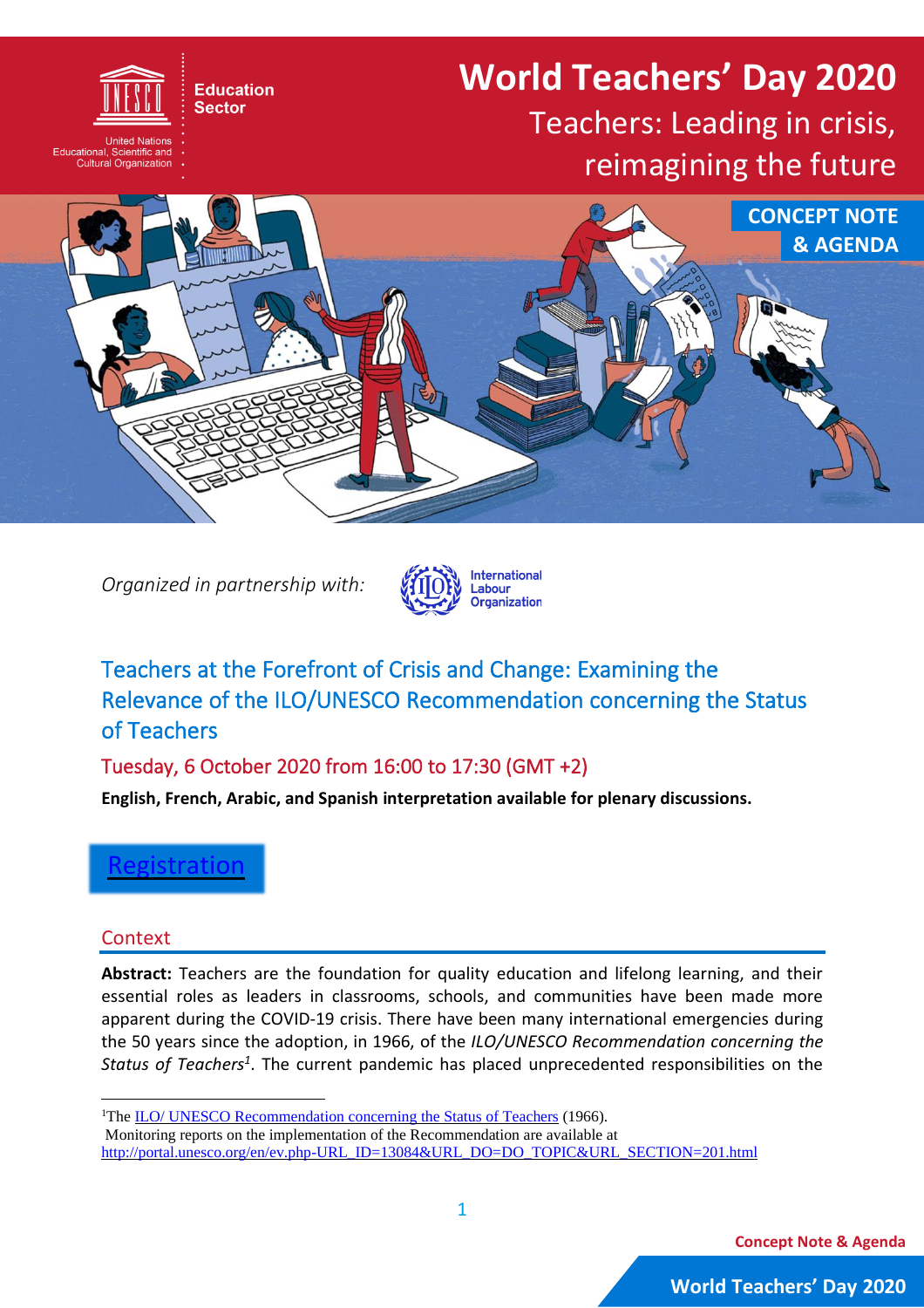shoulders of teachers around the world, and World Teachers' Day provides a good opportunity to examine how the instrument is relevant in light of these extraordinary challenges. The *Education 2030 Framework for Action* explicitly commits the global community to ensuring that "teachers and educators are empowered, adequately recruited, well-trained, professionally qualified, motivated and supported within well-resourced, efficient and effectively governed systems." In the wake of the COVID-19 pandemic and other crises, can teachers' rights still be safeguarded and responsibilities upheld through the application of the 1966 Recommendation (R66)?

#### Objectives and expected outcomes

This panel will take up the question of the relevance of R66 in light of the current challenges facing teachers, with a particular focus on teacher leadership in the contexts of curriculum development, virtual and face-to-face instruction, governance, policymaking, and monitoring. These key issues will be explored by the keynote speaker and three panellists with different perspectives on the 1966 Recommendation and its relevance for today's teaching contexts. The keynote will be presented by Frances Vavrus, the current Chair of the Committee of Experts on the Application of the Recommendations concerning Teaching Personnel (CEART). She will present an overview of the work of the Committee, including the monitoring of allegations of non-application of the R66 provisions, and will highlight provisionsrelated to teacher leadership. The first panellist, Beatrice Avalos, is a former member of the CEART and will discuss the relevance of the Recommendation in the formation of teacher policy in Latin America. The second panellist, Pedi Anawi, is a member of Education International based in Ghana, and he will address R66 in relation to the work of the teachers' unions. The final speaker, Päivi Lyhykäinen, is a Special Advisor in The Trade Union of Education in Finland. She will explain how R66 can be used as a tool to promote social dialogue between government and teachers' organizations using Finland as a case study.

Following the presentations, there will be four breakout sessions with each of the four panellists serving as the moderator for one of them. Attendees will be invited to join one of these sessions based on their interest in one of the four themes, all of which are aimed at a forward-looking orientation for the 1966 Recommendation:

- 1) R66 and the professional freedom of teachers (Dr. Vavrus);
- 2) R66 and the development of national teacher policy (Dr. Avalos);
- 3) R66 and the involvement of teachers' organizations in education policy (Dr. Anawi); and
- 4) R66 and teachers as leaders in periods of crisis (Päivi Lyhykäinen).

Following the breakout sessions, each of the four panellists will present 2-3 main points from these sessions and their concluding remarks.

#### How to register

To register, click on the 'Registration' link above.

**Concept Note & Agenda**

2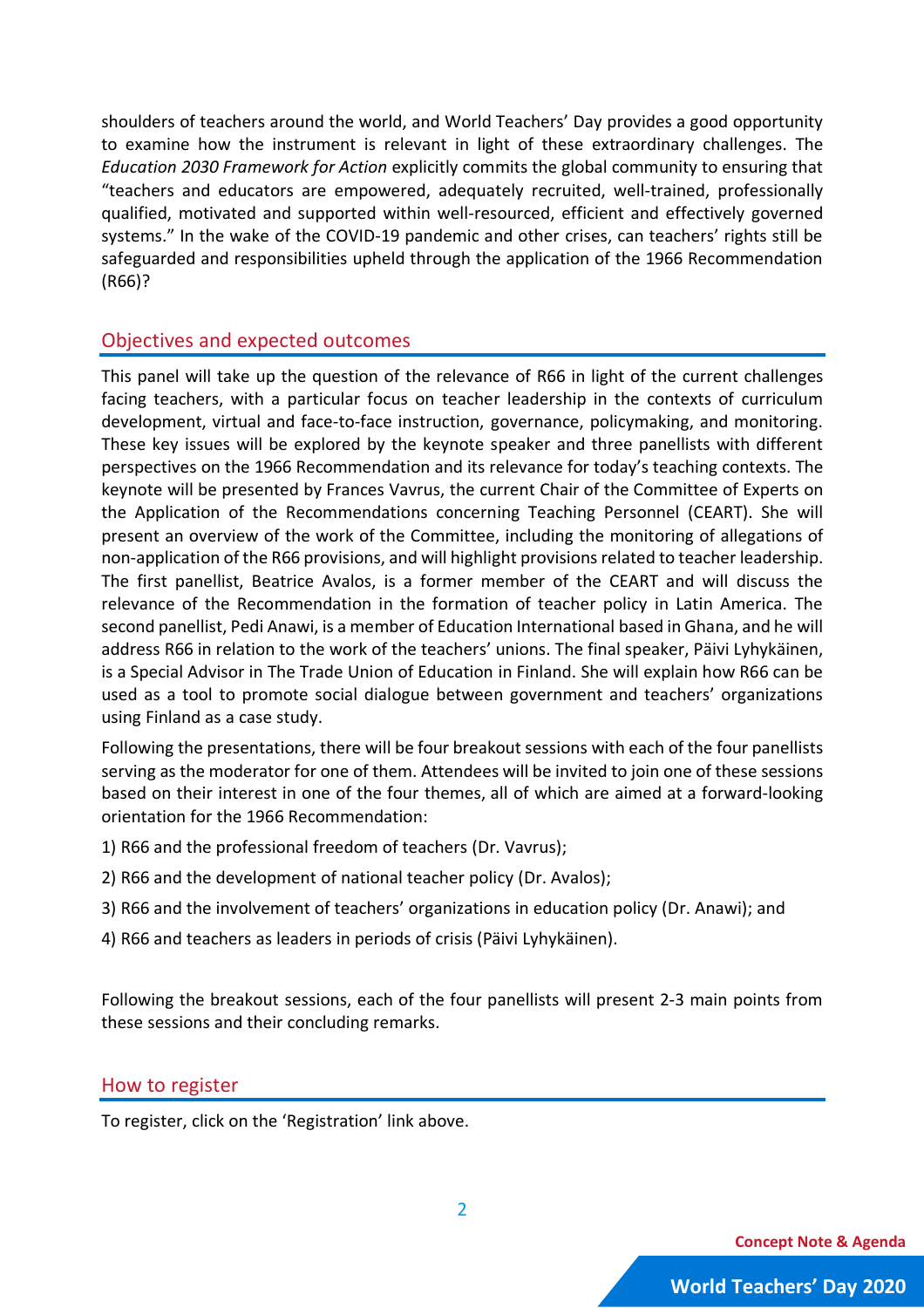### Agenda

| <b>6 October 2020</b> |                                                                                                                                                                                                                                                                                                                                                                                                                                                                                                                                                                                                                                                                                                                      |
|-----------------------|----------------------------------------------------------------------------------------------------------------------------------------------------------------------------------------------------------------------------------------------------------------------------------------------------------------------------------------------------------------------------------------------------------------------------------------------------------------------------------------------------------------------------------------------------------------------------------------------------------------------------------------------------------------------------------------------------------------------|
| $16:00 - 16:05$       | <b>Welcome</b><br>Borhène Chakroun, Director Division for Lifelong learning systems (UNESCO)                                                                                                                                                                                                                                                                                                                                                                                                                                                                                                                                                                                                                         |
| $16:05 - 16:40$       | <b>Panel discussion</b><br>Moderator: Oliver Liang, Head, Public and Private Services Unit (ILO)<br>Keynote: Dr. Frances Vavrus, Professor, University of Minnesota<br>Overview of the 1966 Recommendation and the CEART<br>Dr. Beatrice Avalos, Professor, University of Chile<br>Relevance of the Recommendation in the formation of teacher policy in Latin America<br>Dr. Pedi Anawi, Regional Coordinator, Education International, Africa Regional Office<br>R66 in relation to the work of the teachers unions<br>Päivi Lyhykäinen, Special Advisor in The Trade Union of Education in Finland<br>Using R66 as a tool to promote social dialogue between government and teachers'<br>organizations in Finland |
| $16:40 - 17:00$       | <b>Breakout sessions</b><br>Room 1: R66 and the professional freedom of teachers (Facilitator, Dr. Vavrus)<br>Room 2: R66 and the development of national teacher policy (Facilitator, Dr. Avalos)<br>Room 3: R66 and the involvement of teachers' organizations in education policy<br>(Facilitator, Dr. Anawi)<br>Room 4: R66 and teachers as leaders in periods of crisis (Facilitator, Ms. Lyhykäinen)                                                                                                                                                                                                                                                                                                           |
| $17:00 - 17:25$       | Summaries of breakout room discussions and wrap-up<br>By Breakout sessions facilitators (Beatrice Avalos, Pedi Anawi, Päivi Lyhykäinen,<br><b>Frances Vavrus)</b>                                                                                                                                                                                                                                                                                                                                                                                                                                                                                                                                                    |
| $17:25 - 17:30$       | <b>Closing Remarks</b><br><b>Frances Vavrus and Oliver Liang</b>                                                                                                                                                                                                                                                                                                                                                                                                                                                                                                                                                                                                                                                     |

**Concept Note & Agenda**

3